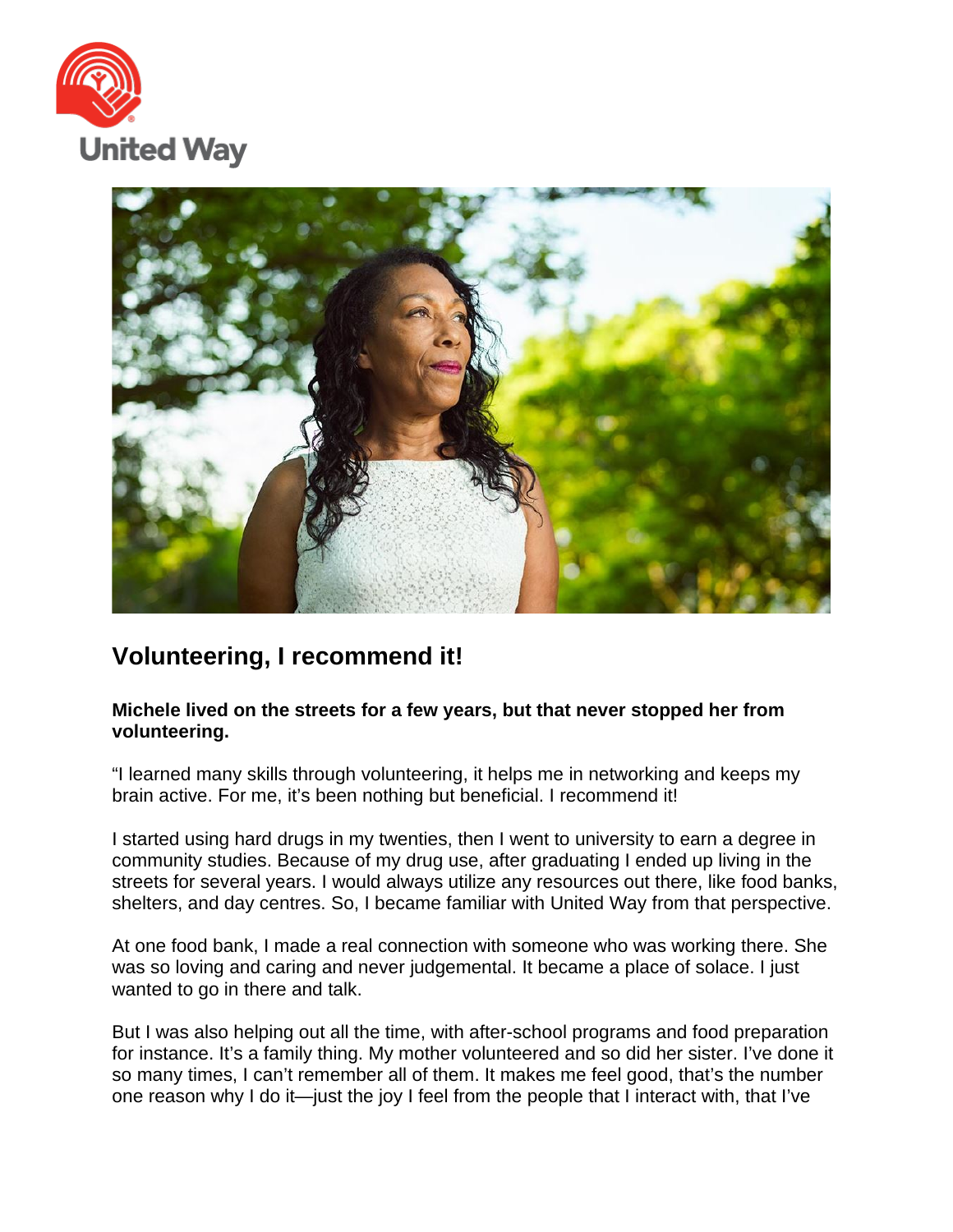

done something to make them feel better. When I was in university, I worked with a restorative justice program for young offenders. Four or five of these kids wrote me thank you letters for helping them. I'm genuinely proud of that.

I struggle with depression. I might have been dead today if I hadn't volunteered. Many times, volunteering made me have to get up and go out. When I had an obligation, I would live up to it, even while I was using drugs. If you have nothing but time on your hands, why not give that time? There are more than enough needs to go around. Do what you can. Maybe you have never volunteered and don't realize how good it is to give instead of receive.

Many people are afraid to volunteer, but we could overcome that with communication, by reaching out and talking to someone you don't know. A smile does a lot. The language doesn't matter—it's what is in your heart that counts.

Today I have a place to live, and I'm no longer a hard drug user. I'm 62 years old, and I'm alive. So that's a success story. I may have had a rough life, but I don't consider it like that. It's just my life."



**It's a privilege to do this**